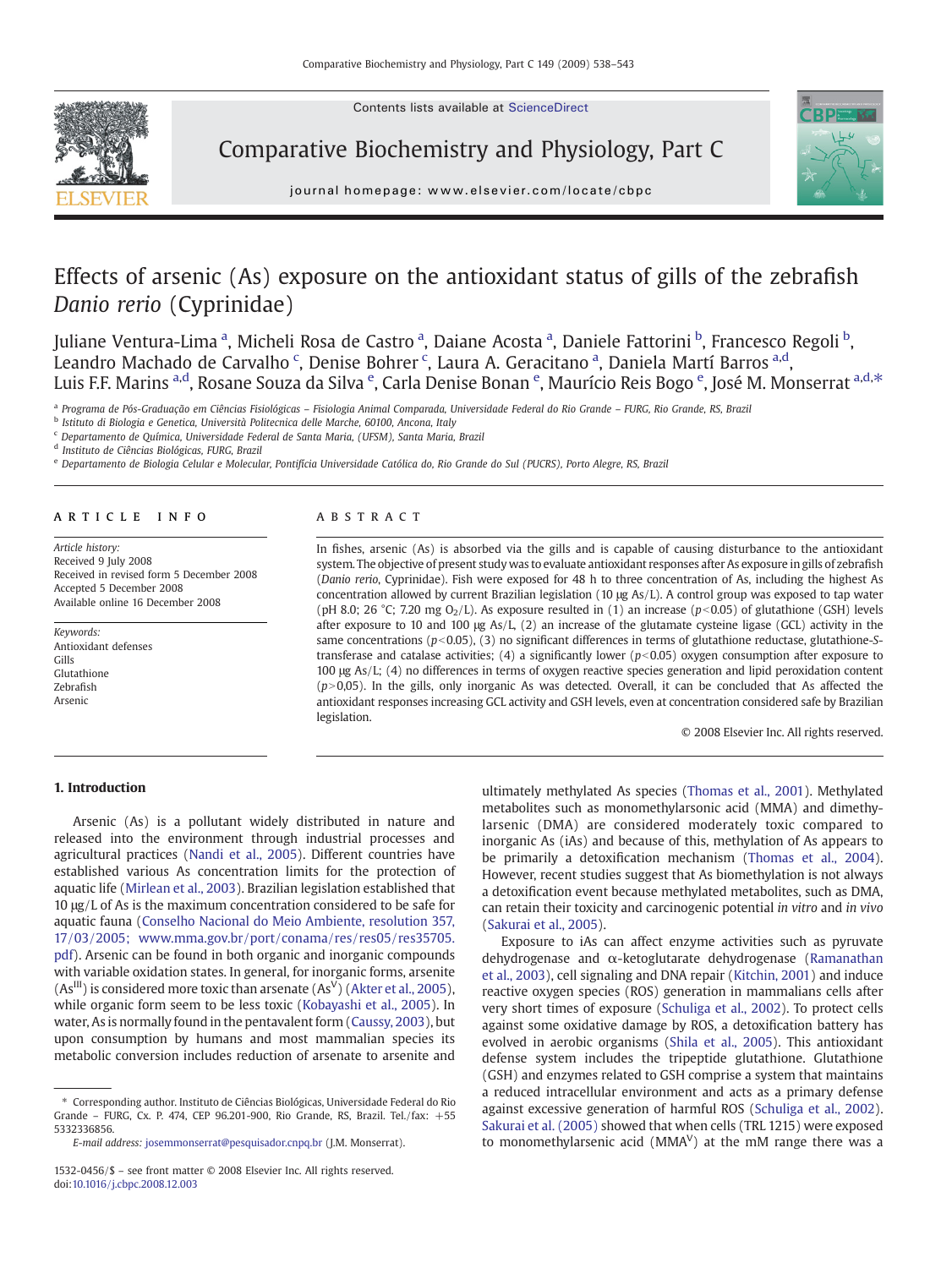<span id="page-1-0"></span>

Fig. 1. (a) Glutathione (GSH) levels (nM/mg of protein). (b) Glutamate cysteine ligase (GCL) activity (nM GSH/h/mg of protein). Different letters indicate significant differences ( $p<0.05$ ) between means of different treatments. Data are expressed as mean  $\pm$  1 standard error ( $n = 5-6$ ).

significant increase in cytolethality and enhanced the production of cellular ROS parallel with a depletion of cellular reserves of GSH. Moreover, some studies showed that GSH could be involved in the As biotransformation processes, serving as an electron donor for the reduction of arsenate to arsenite in aqueous solution and in erythrocytes ([Thomas et al., 2001](#page-5-0)). Furthermore, specific glutathione-dependent methyltransferase catalyzes the methylation of iAs in mammals [\(Aposhian, 1997; Adair et al., 2005](#page-5-0)).

Most studies have evaluated As toxicity in mammalian cell lines. However, the study of As toxicity in aquatic animal species, including fishes, is limited ([Wang et al., 2004](#page-5-0)). Previously, we showed that As affected antioxidant responses and evidence of oxidative stress in terms of lipid peroxidation in the estuarine polychaete Laeonereis acuta (Nereididae). Reduced catalase (CAT) activity, higher superoxide dismutase (SOD) activity and high lipid peroxidation (LPO) concentration were registered in worms exposed to the As concentration previously considered safe by Brazilian legislation ([Conselho Nacional](#page-5-0) [do Meio Ambiente, resolution 20, 30/07/1986;](#page-5-0) [www.mma.gov.br/](http://www.mma.gov.br/port/conama/res/res86/res2086.htm) [port/conama/res/res86/res2086.htm](http://www.mma.gov.br/port/conama/res/res86/res2086.htm); 50 μg As/L).

In fishes, pollutants absorbed via gills can be metabolized before reaching the liver and, even with a relatively low metabolic capacity, the gills can contribute significantly to prevent accumulation of environmental pollutants in other organs. Gills thus fulfill a vital role in the overall protection against harmful substances by lowering the total uptake of toxic molecules by other organs [\(Mdgela et al., 2006](#page-5-0)).

Considering the facts cited above, the objective of the study was to evaluate antioxidant responses involving glutathione after As exposure in gills of the zebrafish Danio rerio. One of the concentrations assayed included the concentration actually considered safe for the preservation of aquatic fauna by current Brazilian Legislation (10 μg As/L) Fig. 1.

#### 2. Materials and methods

#### 2.1. Animals and exposure conditions

Organisms (~0.3 g) were maintained individually under laboratory condition in glass dishes (each dish with 200 mL of freshwater, pH 8.0 at 26 °C), under aeration (7.20 mg O2/L). Photoperiod was fixed at 12 L:12D. Fishes were exposed for 48 h to 1; 10; (maximum concentration allowed by Brazilian legislation, resolution 357, 17/03/ 2005), 100 μg As/L (As as KHAsO4, Sigma), plus a control group was also run in parallel, employing only water with the same characteristics cited above. Solutions were renewed once daily after exposure period, animals ( $n = 20$ /group) were sacrificed and the gills were removed, homogenized and stored at −80 °C for further biochemical analyses. Reactive oxygen species concentration (ROS) was analyzed in fresh tissue.

The following variables were measured: total intracellular GSH content, enzymes activities (catalase, glutathione reductase, glutathione-S-transferase, and glutamate cysteine ligase), lipid peroxidation, reactive oxygen species levels and oxygen consumption. Total content of As and distribution of chemical forms were also analyzed in gills and water.

### 2.2. Enzymatic analysis

For enzymatic activities, gills and liver (weighing approximately 0.165 and 0.071 g, respectively) were homogenized (1:5  $w/v$ ) in buffer (100 mM Tris-HCL + 5 mM  $MgCl<sub>2</sub> + 2$  mM EDTA, pH 7.75). Homogenates were then centrifuged at  $10,000 \times g$  for 20 min at 4 °C. The supernatant of each sample was employed for biochemical measurements.

Catalase (CAT) activity was analyzed following [Beutler \(1975\),](#page-5-0) determining the initial of  $H_2O_2$  (50 mM) decomposition at 240 nm. The results were expressed in CAT units, where one unit is the amount of enzyme that hydrolyzes 1  $\mu$ mol of H<sub>2</sub>O<sub>2</sub>/min and per mg of protein, at 25  $^{\circ}$ C and pH 8.0.

Glutathione-S-transferase (GST) activity was determined by monitoring at 340 nm the formation of a conjugate between 1 mM GSH and 1 mM 1-chloro-2,4-dinitrobenzene (CDNB, Sigma) [\(Habig](#page-5-0) [and Jakoby, 1981](#page-5-0)). The results were expressed in GST units, where 1 unit is defined as the amount of enzyme that conjugates 1 μmol of CDNB/min and per mg of protein, at 25 °C and pH 7.4.

Glutamate cysteine ligase (GCL) activity and baseline glutathione determination were analyzed following [White et al. \(2003\)](#page-5-0). This method is based on the reaction of naphthalene dicarboxialdehyde (NDA) with glutathione (GSH) or  $\gamma$ -glutamylcysteine ( $\gamma$ -GC) to form cyclized products that are highly fluorescent. NDA-GSH fluorescence intensity was measured (472 nm ex/528 nm em) on a fluorescence microplate reader (Victor 2, Perkin Elmer). This assay has the advantage that baseline levels of GSH can also be measured in the same tissue sample. For GCL activity, a GCL reaction cocktail was prepared (400 mM Tris-HCl, 40 mM ATP, 20 mM glutamate, 2.0 mM EDTA, 20 mM sodium borate, 2 mM serine, 40 mM MgCl) just before the beginning of the assay to prevent ATP degradation. The samples were kept on ice until transferred to the reaction plate (25 °C) at 15 s time intervals. After 5 min of pre-incubation, the GCL reaction was initiated by adding 50 μL of cysteine (2 mM) to each GCL activity well (cysteine was not added to the GSH-baseline wells at this time). After this the plate was incubated for 30 min and the reaction stopped by adding 50 μL of 5-sulfosalicylic acid (SSA, 200 mM) and then 50 μL of 2 mM cysteine was added to the GSH-baseline wells. After protein precipitation, the plate was centrifuged for 5 min at 2,000 g and then, 20 μL aliquots of supernatant from each well of the reaction plate were transferred to a 96-well plate designed for fluorescence detection (Victor 2, Perkin Elmer).

Glutathione reductase (GR) activity was based on methods described previously by [Nagalakshimi and Prasad \(2001\),](#page-5-0) using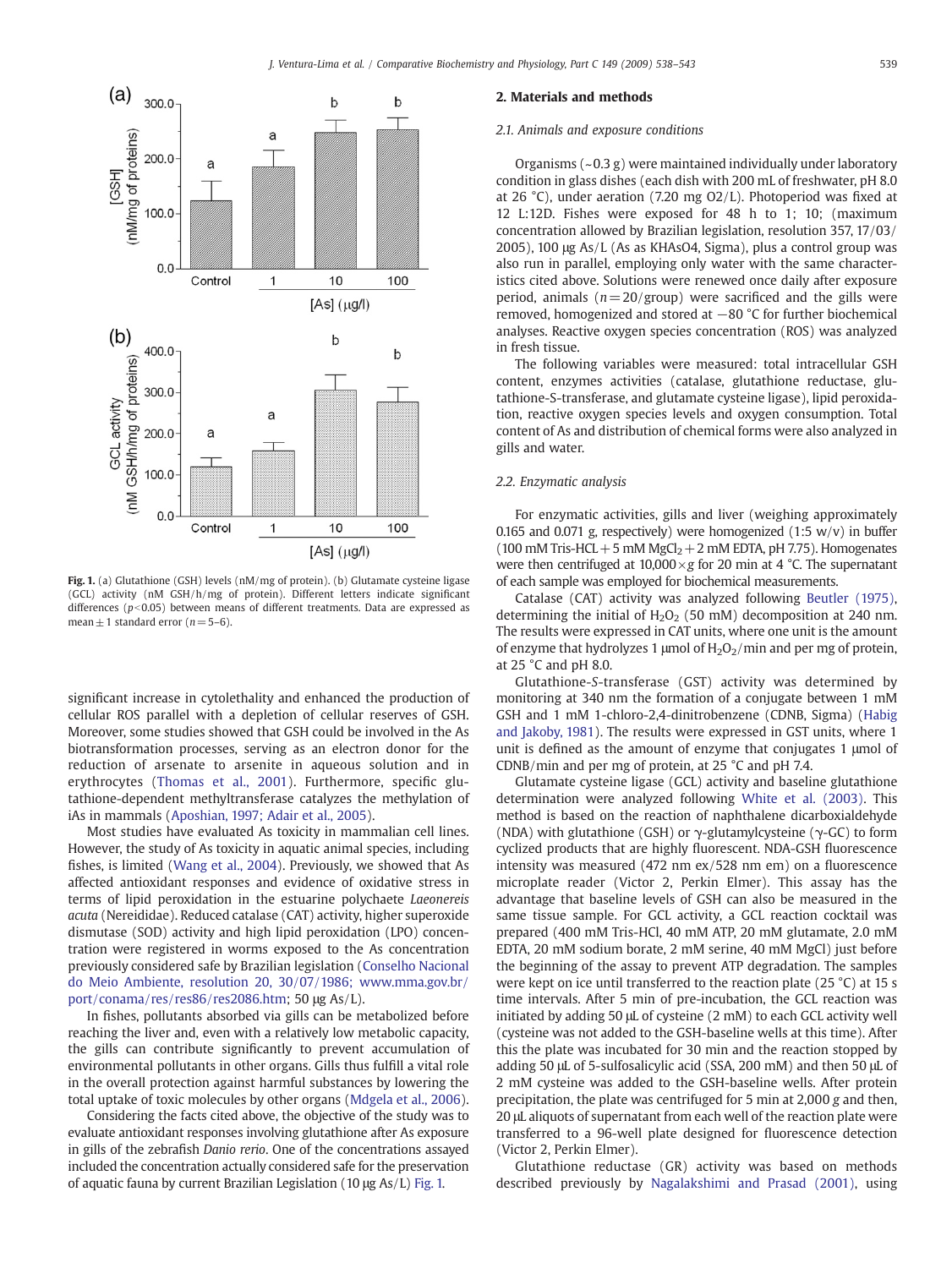sodium phosphate buffer (200 mM, pH 7.4), oxidized glutathione (GSSG, 1 mM) and NADPH (0.1 mM) and then monitoring the reduction in NADPH absorbance at 340 nm.

The total protein content was assayed using a commercial kit (Doles Ltda, Brazil) based on the Biuret method. Enzymatic determinations were performed at least in duplicate.

### 2.3. Reactive oxygen species (ROS) measurement

After sacrifice of experimental organisms, gills were removed and immediately homogenized  $(1:10 \text{ w/v})$  in cold buffer solution (0.32 M sucrose, 20 mM HEPES, 0.1 mM  $MgCl<sub>2</sub>$ , 0.5 mM of PMSF, pH 7.4). The samples were centrifuged at 20,000 g for 20 min at 4 °C. The supernatants were used for determination of the ROS with 2',7' dichlorofluorescein-diacetate (DCF-DA, Molecular Probes) that, in the presence of ROS, generates a fluorochrome measured by fluorescence at wavelengths of 488 nm and 525 nm for excitation and emission, respectively ([Ferreira-Cravo et al., 2007\)](#page-5-0). The readings were carried through in a fluorescence microplate reader (Perkin Elmer Victor 2 fluorescence, USA), in a medium containing 30 mM HEPES (pH 7.2), 200 mM KCl, 1 mM MgCl<sub>2</sub>, 16 μM DCF-DA and 166 μg of proteins of tissue samples.

#### 2.4. Oxygen consumption

Gills oxygen consumption was measured according to [Geracitano](#page-5-0) [et al. \(2004\)](#page-5-0). Oxygen concentration of the homogenization buffer (see Section 2) was measured at time zero and after 1 h using a portable oxymeter (Handlylab OX1/SET; SCOTT-GERÄTE, Hofheim, Germany). During the incubation period, dishes containing the gills were kept closed and at 20 °C. Oxygen consumption (OC) was calculated according to the following equation (based in [Geracitano et al., 2004\)](#page-5-0):

$$
OC = \left[ \left( O_i - O_f \right) * d\nu / 1,000 \right] / \, WW
$$

Where  $O_i$  and  $O_f$  represent the initial and final oxygen concentration (mg/L), respectively; dv is the buffer volume in the dish; 1,000 stands for the conversion of liter to milliliters; and ww is the wet mass  $(g)$  of the tissue tested. Oxygen consumption was expressed in mg  $O<sub>2</sub>/g$  ww/h.

#### 2.5. Thiobarbituric acid reactive substances (TBARS)

Tissue lipid peroxidation was measured by TBARS [\(Onkawa et al.,](#page-5-0) [1979\)](#page-5-0) with modifications. Gill homogenate was incubated with  $8.1\%$  (w/v) sodium dodecyl sulfate (SDS), 40% acetic acid (v/v), 0.2% BHT (dissolved in dimethyl sulfoxide) and 0.8% (w/v) of thiobarbituric acid (TBA) for 1 h in a water bath at 95 °C. Pink colour chromogen was extracted into pure nbutanol and read at 532 nm in a spectrophotometer. The values were expressed in μmol of malondialdehyde/mg of proteins.

#### 2.6. As total content and speciation in gills

Chemical speciation of As was performed following a previously described and validated method [\(Fattorini and Regoli, 2004](#page-5-0)). Tissues were homogenized (1:10 w/v) in methanol (p.a.>99%, HPLC grade,

#### Table 1

Certified levels of total As, and As species in standard reference materials (NIST 2977 and DORM-2) and concentrations obtained in the present work.

|                  |              | Certified value | Obtained value | Mean R% |
|------------------|--------------|-----------------|----------------|---------|
| <b>NIST 2977</b> | Total As     | $8.83 + 0.91$   | $8.72 + 0.25$  | 98.8%   |
| DORM-2           | Total As     | $18.0 + 1.1$    | $17.21 + 0.21$ | 95.6%   |
|                  | AsB          | $16.4 + 1.1$    | $15.65 + 0.87$ | 95.4%   |
|                  | <b>TETRA</b> | $0.248 + 0.054$ | $0.239 + 0.11$ | 96.4%   |

Values are expressed as μg/g (dry weight) and were obtained analyzing 5 replicates. AsB: arsenobetaine, TETRA: tetramethylarsonium. Limit of detection: 5 ng of As.

#### Table 2

Operating conditions of the hydride generation atomic absorption spectrometer system.

| Spectrometer conditions            | Characteristics/conditions         |  |
|------------------------------------|------------------------------------|--|
| Wavelength                         | 193.7 nm                           |  |
| Bond width                         | $0.5$ nm                           |  |
|                                    |                                    |  |
| Lamp current                       | $10 \text{ mA}$                    |  |
| Hydride generation                 |                                    |  |
| Ouartz cell                        | 15 cm path length $\times$ 8 mm ID |  |
| Heating                            | Electrothermal                     |  |
| Temperature                        | 925 °C                             |  |
| Nitrogen flow rate                 | $1.5$ L/min                        |  |
| Reductant concentration            | 1% (wt/vol) in 0.1 mol/L NaOH      |  |
| Reductant flow rate                | $1.0$ mL/min                       |  |
| Sample flow rate                   | $8 \text{ mL/min}$                 |  |
| As(III) reduction milieu           |                                    |  |
| Sample $(pH > 7)$                  | 0.5 mol/L citric acid pH 2.0       |  |
| Flow rate                          | $1.0$ mL/L                         |  |
| Total As (III; V) reduction milieu | $6.0$ mol/L HCl                    |  |
| Flow rate                          | $1$ ml/min                         |  |

Limit of detection: 1.8  $\mu$ g/L for As<sup>III</sup> and 0.1  $\mu$ g/L for total As (based on [Bohrer et al., 2005](#page-5-0)).

Fluka) and As compounds were extracted using a microwave (Mars CEM, CEM Corporation) at 150 W and 55 °C for 15 min. After cooling the samples were centrifuged at 2,000 g for 15 min and supernatants were collected; these were concentrated by removing the solvent using a SpeedVac (RC1009; Jouan, Nantes, France) and finally recovered in 1 mL of methanol:water (70:30) solution. As species were separated by high performance liquid chromatography (HPLC), injecting 200 μL of the samples. Anionic forms were obtained with Supelcosil liquid chromatography-SAX1 column (25 cm, 4.6 mm ID, 5 μm, Supelco, Bellefonte, PA, USA) with 15 mM  $KH<sub>2</sub>PO<sub>4</sub>$  (pH 6.1) as mobile phase at a flow rate of 1 mL/min; cationic exchange was performed with Supelcosil liquid chromatography-SCX column (25 cm, 4.6 mm ID, 5 μm, Supelco, Bellefonte, PA, USA) and 2.5 mM pyridine (pH 2.65) as mobile phase at a flow rate of 1 mL/min. Every 30 s from injection, 40 fractions were collected, added with 0.5 mL of nitric acid (p.a. $>65%$ , Fluka), and analyzed for total As content by atomic absorption spectrometry as previously described. The same extraction and separation procedures were applied to standard reference material (SRM) DORM-2 (containing certified levels of TETRA and AsB; Table 1) and selected standards, As<sup>V</sup>, DMA, TMA, AsB, as controls for accuracy, precision, and recovery. The limit of detection, analytical coefficient of variation (CV%) and the recovery of certified standard materials were analogous to those reported for the total As determination.

#### 2.7. As speciation in water

A SpectrAA 200 spectrometer (Varian, Australia), with a VGA 77 system (for hydride generation) was used. The operating conditions of the spectrometer used for both As species determination are shown in Table 2. A Berghof BSB 939-IR sub-boiling distillation apparatus (Eningen, Germany), a Phoenix AV 50 autoclave (São Paulo, Brazil), and a Digimed pH meter D-20 (São Paulo, Brazil) were used.

Arsenite was measured carrying out the reduction in citrate buffer pH 2.0. Arsenate was evaluated measuring the total As in solution by changing the citrate buffer to 6.0 mol/L.

HCl, and subtracting arsenite from the total As content. Sodium tetrahydroborate (III) in a concentration of 1% (w/v) was used as reducing agent in all determinations. Analytical curves were obtained with standards containing 5–40 μg/L As of each species ([Bohrer et al., 2005\)](#page-5-0).

#### 2.8. Statistical analysis

Values of all determinations were expressed as mean $\pm$  1 standard error (SE). Statistical analysis was performed through analysis of variance followed by Newman-Keuls test ( $\alpha$  = 0.05). Previously, the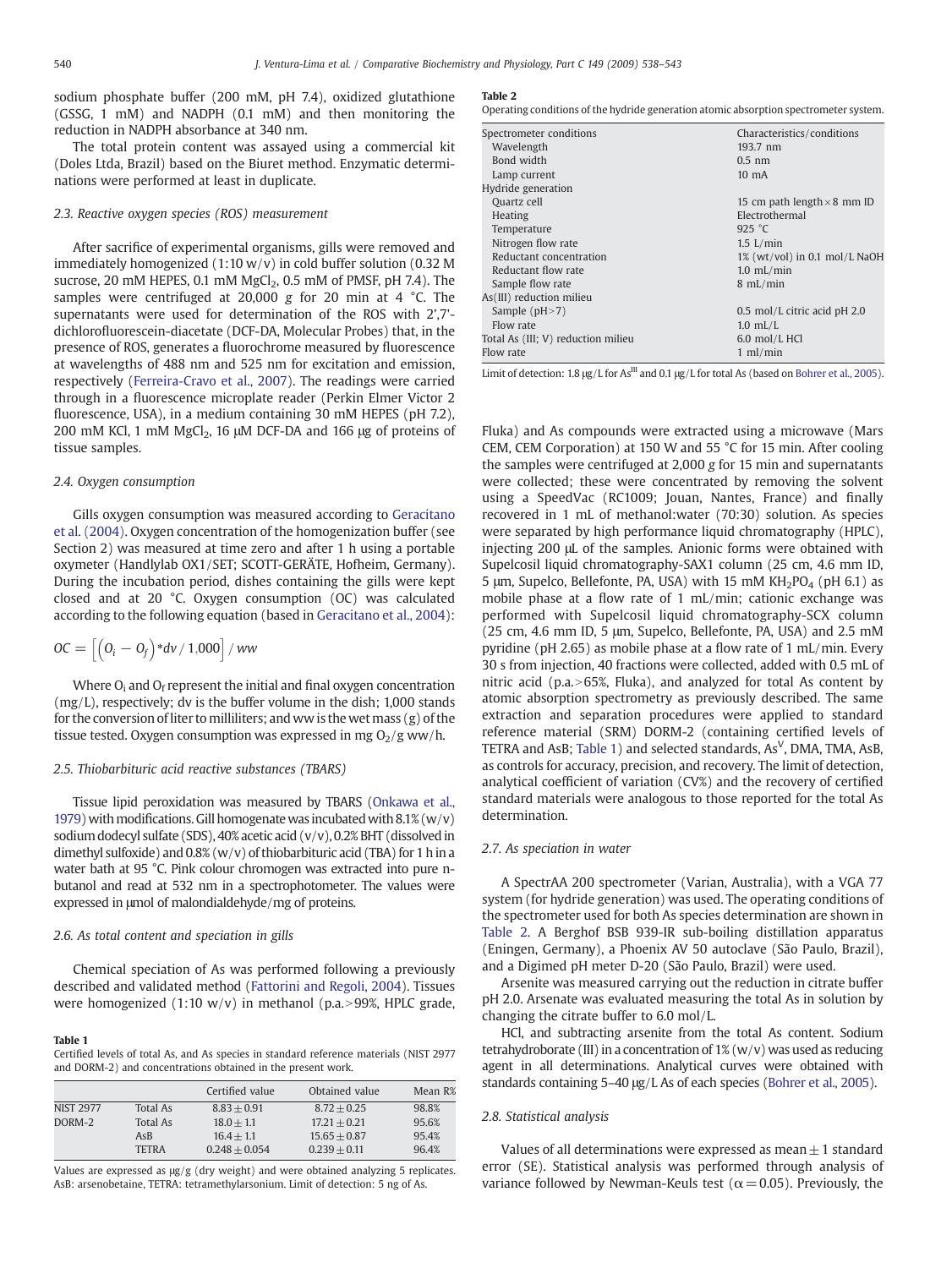

Fig. 2. (a) Glutathione reductase (GR) activity (nmoles NADPH/ min/ mg of protein). (b) Glutathione-S-transferase (GST) activity (μmoles/min/ mg of protein). (c) Catalase (CAT) activity (nmoles/min/mg of protein). Different letters indicate significant differences ( $p<0.05$ ) between means of different treatments. Data are expressed as mean $\pm 1$ standard error  $(n=4-6)$ .

assumptions of normality and variance homogeneity were verified and mathematical transformation applied if at least one of them was violated ([Zar, 1984](#page-5-0)).

# 3. Results

A significant ( $p<0.05$ ) increase of GSH levels was observed in fishes exposed to 10 and 100 μg As/L in comparison to the control and 1 μgAs/L groups [\(Fig. 1a](#page-1-0)). Effects of As were also evident for GCL activity which was markedly increased ( $p$ <0.05) after exposure to 10 and 100 μg As/L [\(Fig. 1b](#page-1-0)). Concerning antioxidant enzymes, no variations ( $p > 0.05$ ) were observed in the antioxidant system GR, GST and CAT activities in fish exposed to various As concentrations (Fig. 2). A significant ( $p<0.05$ ) decrease of oxygen consumption in gill



Fig. 3. (a) Oxygen consumption  $(mg/h/g$  wet tissue). (b) Reactive oxygen species (ROS) concentration (Area). (c) Lipid peroxides content expressed as thiobarbituric acid reactive substances (TBARS) (μmoles/mg of protein). Different letters indicate significant differences ( $p$ <0.05) between means of different treatments. Data are expressed as mean  $\pm$  1 standard error (n= 4–6).

tissues was registered after exposure to 100 μg As/L (Fig. 3a), while no differences ( $p$ >0.05) in terms of ROS and TBARS content (Fig. 3b and 3c) were observed in fish during various experimental conditions. Chemical speciation in water revealed that arsenite was the prevalent form (Table 3). The levels of As in gills of control fish and of organisms exposed to 1 and 10 μg of As/L were below the detection limit of the method (0.1 μg/g d.w.), while concentration measured in organisms exposed to 100 μg of As/L was  $4.97 \pm 0.78$  μg/g (d.w.). The chemical

## Table 3

Concentration of total inorganic As and As species in water where the fishes were exposed by 2 days to 1, 10 and 100 μg As/L.

| Nominal concentration<br>$(\mu g/L)$ | As(III)<br>$(\mu g/L)$ | As(V)<br>$(\mu g/L)$ | <b>Total As</b><br>$(\mu g/L)$ | As(III)/Total As<br>(%) |
|--------------------------------------|------------------------|----------------------|--------------------------------|-------------------------|
| Tap water                            | n.d                    | n.d                  | n.d                            |                         |
| 1.00                                 | n.d                    | n.d                  | n.d                            |                         |
| 10.00                                | $3.62 + 0.67$          | $2.50 + 0.34$        | $6.11 + 1.02$                  | 59.24                   |
| 100.00                               | $69.86 \pm 6.80$       | $10.96 + 7.50$       | $80.83 \pm 5.16$               | 86.42                   |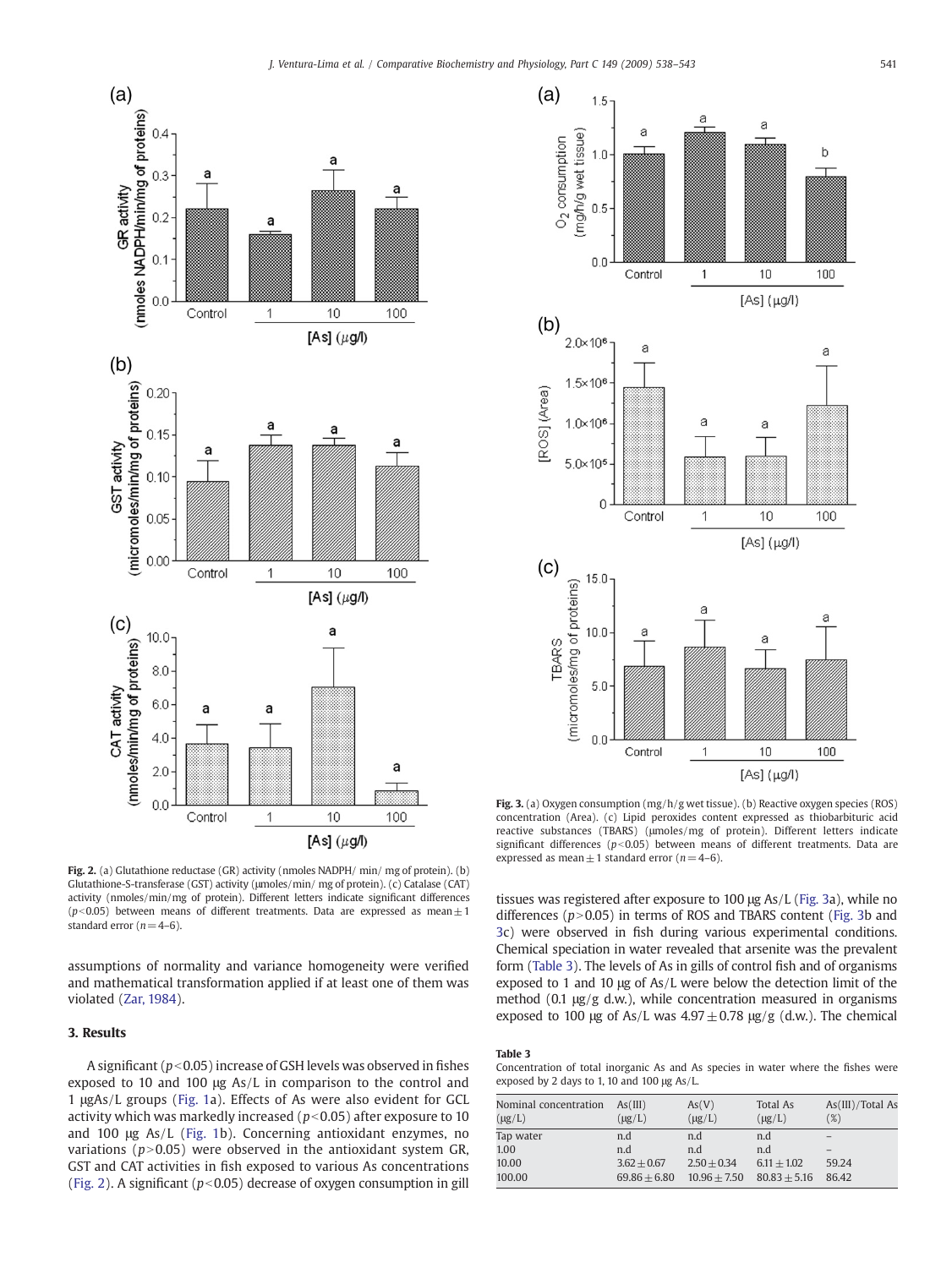Table 4

Toxicological effects observed in zebrafish (Danio rerio) after arsenic exposure.

| Concentration of Cell<br>As        | line/organ          | Effect observed                            | References            |
|------------------------------------|---------------------|--------------------------------------------|-----------------------|
| $22 \text{ mg/L}$                  | Liver cell<br>lines | Induced apoptosis                          | Seok et al.<br>(2007) |
| $37 \text{ mg/L}$                  | Epithelial<br>cells | Morphological aberrations                  | Wang et al.<br>(2006) |
| $1: 10:$ and<br>$100 \text{ mg/L}$ | Whole body          | Uptake and accumulation of As              | Liu et al. (2006)     |
| 50 $-117$ mg/L                     | Thyroid             | Hypothyroidism                             | Liu et al. (2008)     |
| $0.010$ and<br>$0.100$ mg/L        | Gills               | Increase in GSH levels and GCL<br>activity | Present study         |

speciation performed on organisms exposed to the highest As concentration, showed that the prevalent form of As was inorganic, while organic As compounds were not detected.

#### 4. Discussion

Looking at Table 4, it is evident the scarce of data concerning antioxidant responses in zebrafish after As exposure. The studies listed in Table 4 considered accumulation, morphological or histological changes or even apoptosis induction. However, it seems that the present report is the first that considered toxicological responses in terms of one of the main antioxidants as GSH is, and the rate-limiting enzyme for its synthesis, GCL. Toxicological data for zebrafish are important, as this fish is broadly employed as animal model for toxicological studies together with at least other nine species (including turbot and trout, for example) ([Carvan et al., 2007\)](#page-5-0) and also as a biological model for several human diseases [\(Keller and](#page-5-0) [Murtha, 2004\)](#page-5-0).

In the present study, the role of GSH in antioxidant responses after As exposure was analyzed in zebrafish gills. In March of 2005, Brazilian legislation established a new maximum As concentration considered safe for aquatic fauna in 10 μg As/L (see the Introduction section). In this study, we observed that 10 μg As/L was sufficient to increase the GSH levels and GCL activity in gills of D. rerio. Similarly, [Ochi \(1997\)](#page-5-0) observed elevated levels of intracellular GSH in mammalian keratinocytes exposed to iAs which were primarily attributed to GCL activity. [Schuliga et al. \(2002\)](#page-5-0) showed that up-regulation of GCL activity by arsenite parallels a corresponding increase in the level of GCL mRNA and also showed that gene expression of GSH-related enzymes in human cells is increased under conditions of oxidative stress. GCL activity is the rate-limiting step in the de novo synthesis of GSH and its expression can be modulated by a number of different factors, including depleting agents, reactive oxygen and nitrogen species, cytokines, and hormones [\(White et al., 2003\)](#page-5-0). It has been widely reported that iAs can be toxic in mammalian cells by induction of a severe burst of ROS production and that cellular GSH scavenges these ROS [\(Sakurai et al., 2005](#page-5-0)). Acute exposure to iAs is known to induce a cellular stress response in mammalian cells that involves increase in heat-shock proteins, heme-oxygenase, and GSH [\(Ochi,](#page-5-0) [1997](#page-5-0)).

The present results showed an increase in GSH levels, which can explain the absence of increased ROS concentration and of LPO levels in As exposed fishes. Other authors, in fact, have observed a significant increase in LPO content in the Indian catfish (C. batrachus) after exposure to low concentration of As(1–3 mM) [\(Battacharya and](#page-5-0) [Battacharya, 2007](#page-5-0)). Interestingly, other authors as [Bagnyukova et al.](#page-5-0) [\(2007\)](#page-5-0) have observed augmented liver GSH levels after exposure of the goldfish to 200 µ of sodium arsenite. The same authors observed absence of arsenic effect of lipid peroxidation measured as thiobarbituric acid content and protein carbonyl groups, although higher levels of lipid hydroperoxides was registered in liver goldfish after 1 and 4 days of exposure.

In this study no significant changes were observed for glutathione reductase (GR), which has the critical role of reducing GSSG in order to maintain high levels of intracellular GSH. In fishes exposed to low concentration of As, a decrease in GR activity was reported [\(Battacharya and Battacharya, 2007](#page-5-0)), while [Schuliga et al. \(2002\)](#page-5-0) showed an increase of GR activity in fibroblasts, but the mechanisms by which As regulates the activity of GR in vivo remain unclear. The increments in GSH levels and GCL activity observed in this study indicate that the GSH antioxidant response to the As pro-oxidant challenge is mediated through de novo synthesis of the thiol, while the reduction rate of GSSG remained unchanged. Note that, however, the As-induced antioxidant responses can be deleterious to the organisms at long term, taking into account that GSH synthesis divert ATP from other cellular purposes and that the alteration of the redox state, even when moved to a more reduced one, can alter cellular functions [\(Jones, 2006](#page-5-0)). Also, the lowering of oxygen consumption observed at the highest As concentration (100  $\mu$ g/L) suggested a loss of aerobic metabolism which is another potential problem in ATP generation.

The enzyme GST catalyze conjugation of GSH to electrophilic substrates and, despite these enzymes are known to be involved in As metabolism and detoxification, our results did not reveal significant change in Danio rerio. In a previous study, GST activities were lowered in the polychaeta Laeonereis acuta after one-week exposure to 500 μg As/L [\(Ventura-Lima et al., 2007\)](#page-5-0), while [Sakurai et al. \(2004\)](#page-5-0) showed that human cells exposed to monomethylarsonic acid  $(MMAS<sup>V</sup>)$ increased cellular GST activity, and addition of a specific GST inhibitor, significantly enhanced the cytolethality of both  $MMAs<sup>V</sup>$  and arsenite. Note that, in the context of present data, the fact that GST remained unaffected indicates that the tested concentration were not deleterious since some authors proposed that GST is involved in the detoxification of endogenous molecules such as 4-hydroxykenals (membrane peroxides) and base propenals which are products of the oxidative DNA degradation ([Nagalakshimi and Prasad, 2001\)](#page-5-0).

Also CAT activity was not affected in As exposed fishes, further supporting the efficacy of increased GCL and GSH in preventing additional oxidative perturbations. This is in contrast to observation in C. batrachus where an increase in CAT activity after As exposure was reported [\(Battacharya and Battacharya, 2007\)](#page-5-0). These different responses in antioxidant system and oxidative damage observed in fishes and other organisms show clearly that As toxicity is dependent upon species and tissue analyzed. As metabolism and detoxification include absorption, distribution, biotransformation, and excretion factors ([Schuliga et al., 2002](#page-5-0)) can also greatly vary in different tissues.

The As found in gills of Danio rerio was only inorganic, suggesting that this tissue is deficient in methyltransferases that are needed for As methylation. In gills of the fish Mugil cephalus the prevalent form of As was arsenobetaine [\(Maher et al., 1999](#page-5-0)), while [Edmonds and](#page-5-0) [Francesconi \(1987\)](#page-5-0) showed that iAs administered by food to the fish Cnidoglanis macrocephalus was accumulated only as TMAO. The predominance of certain compounds of As might thus be interpreted as a typical feature of each species. [Fattorini and Regoli \(2004\)](#page-5-0) observed remarkable accumulation of As in the branchial crown of Sabella spallanzanii with dimethylarsinate (DMA) as the main As metabolite, while in another polychaete species, Arenicola marina, As is accumulated mostly in the inorganic forms ([Geiszinger et al., 2002](#page-5-0)).

Considering the decrease of oxygen consumption in gills after exposure to 100 μg As/L, it is known that arsenite is an effective inhibitor of pyruvate dehydrogenase and  $\alpha$ -ketoglutarate dehydrogenase enzymes. The decrease in activities of these two enzymes can inhibit the citric acid cycle and thereby decrease the generation of reducing equivalents such NADH and NADPH, impairing ATP production [\(Ramanathan et al., 2003; Tseng, 2004](#page-5-0)) and oxygen reduction to form water. Moreover, iAs can affect NADH dehydrogenase and cytochrome c oxidase. The significant decline in the activity of two enzymes would result in the inhibition of electron flow from NADPH to oxygen, augmenting the chance of ROS generation and lowering